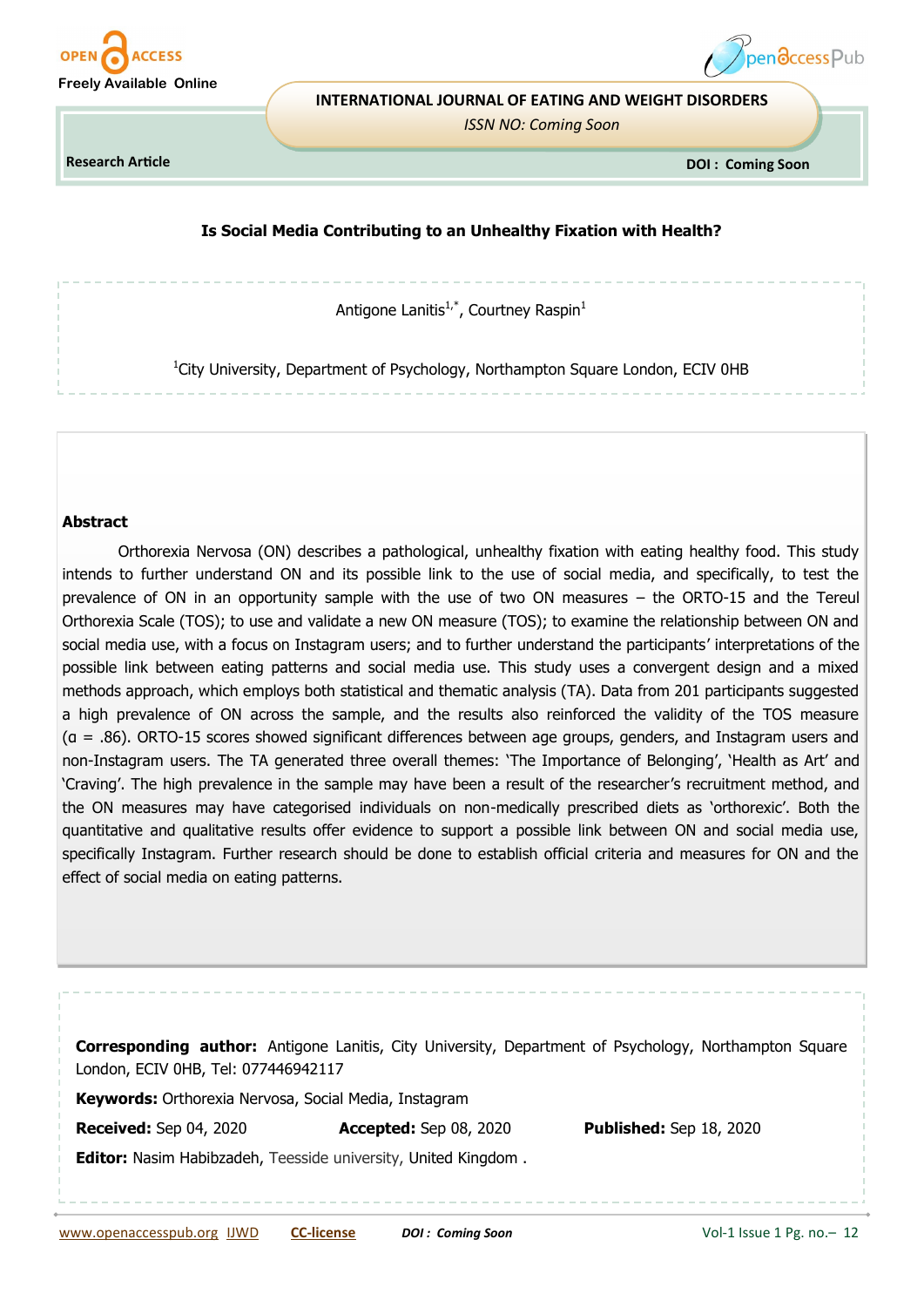

### **Introduction**

Steven Bratman devised the term 'Orthorexia Nervosa ' in order to describe a pathological, unhealthy fixation with eating healthy food [1]. The word orthorexia is derived from the Greek words orthos meaning right and *orexis* meaning appetite. The wish to consume healthy foods is not a condition in itself, but a single-minded fixation and obsessive preoccupation with eating healthy foods may lead to increased levels of stress and anxiety about food [2].

The current social and cultural environment seems to encourage the proliferation of conditions such as ON, as individuals are increasingly preoccupied with health and the appearance of health online. ON references in the media have been extensive, and research regarding ON has grown in the past few years. The research has, however, been restricted by the lack of both clear diagnostic criteria and a valid and reliable measurement tool. It is clear throughout the literature that a good measurement tool cannot be developed without clear criteria being established, despite ORTO-15 having become the most widely used measurement tool for ON [3]. The measurements of prevalence, possible links to demographic data, use of social media and causal factors have all therefore been problematic.

The current study intends to enhance our understanding of ON by examining the prevalence of ON in an opportunity sample; assessing whether there is a relationship between ON scores and the use of social media; analysing participants' understanding of the aforementioned potential link; and exploring the reliability and validity of a new ON measure. Given that most ON research uses a single measure for ON, which has led to varied results, the study employs the ORTO-15 as well as a proposed new measure which attempts to compensate for the limitations of the ORTO -15 and introduces a 'healthy Orthorexia' threshold. The Tereul Orthorexia Scale ( $r = .43$ ) consists of 17 items, which aim to evaluate a healthy preoccupation with diet, and the negative social and emotional influence of rigid adherence to a healthy eating programme [4].

The study adopts the ideas proposed in a recent study by Turner and Lefevre in order to build upon earlier systematic data [5]. The study attempted to



examine the associations between social media use and ON indications, with the use of an online survey examining social media use and eating behaviours. The study indicated that a higher level of Instagram use was related to a greater predisposition for ON [5].

The study aims to compensate for the shortcomings in quantitative exploration of ON, and the difficulties in measurement, by also using a qualitative approach to offer deeper insight into the potential link between ON and social media use. The study aims to contribute to a greater understanding of the motivators for 'healthy' eating and of the current climate contributing to ON, by exploring through the use of probing questions the participants' understanding of the impact of social media on their eating patterns.

#### Experimental Procedure

The 201 participants were recruited in two phases. The initial sample recruited included 154 participants, of whom 127 were Instagram users and 18 were non-Instagram users. As the power analysis conducted suggested that a minimum of 26 non-Instagram users was necessary for conducting the Mann-Whitney U test, the researcher engaged in further recruitment. The advertisements and brief for the study did not use term ON, to avoid influencing participants. The study was advertised as a study on eating patterns and social media usage. The online survey was generated using the online data collector, Qualtrics.

Participants were initially presented with a brief outlining the aim of the study, and a consent form. When participants signed the consent form, they were asked their age and were excluded from the study if they were below the age of 18. Participants were then asked whether they had a current diagnosis of an eating disorder or were on a medically prescribed diet. If participants were under 18, had a current diagnosis of an eating disorder or were on medically prescribed diets, they were automatically shown the last page of the survey that thanked them for their participation and showed them a brief outlining more specific details about the study. If participants continued, they were asked their level of education, gender, ethnicity and country of residence. They were then asked to answer questions that related to their ideas and attitudes towards food by completing the TOS and were asked to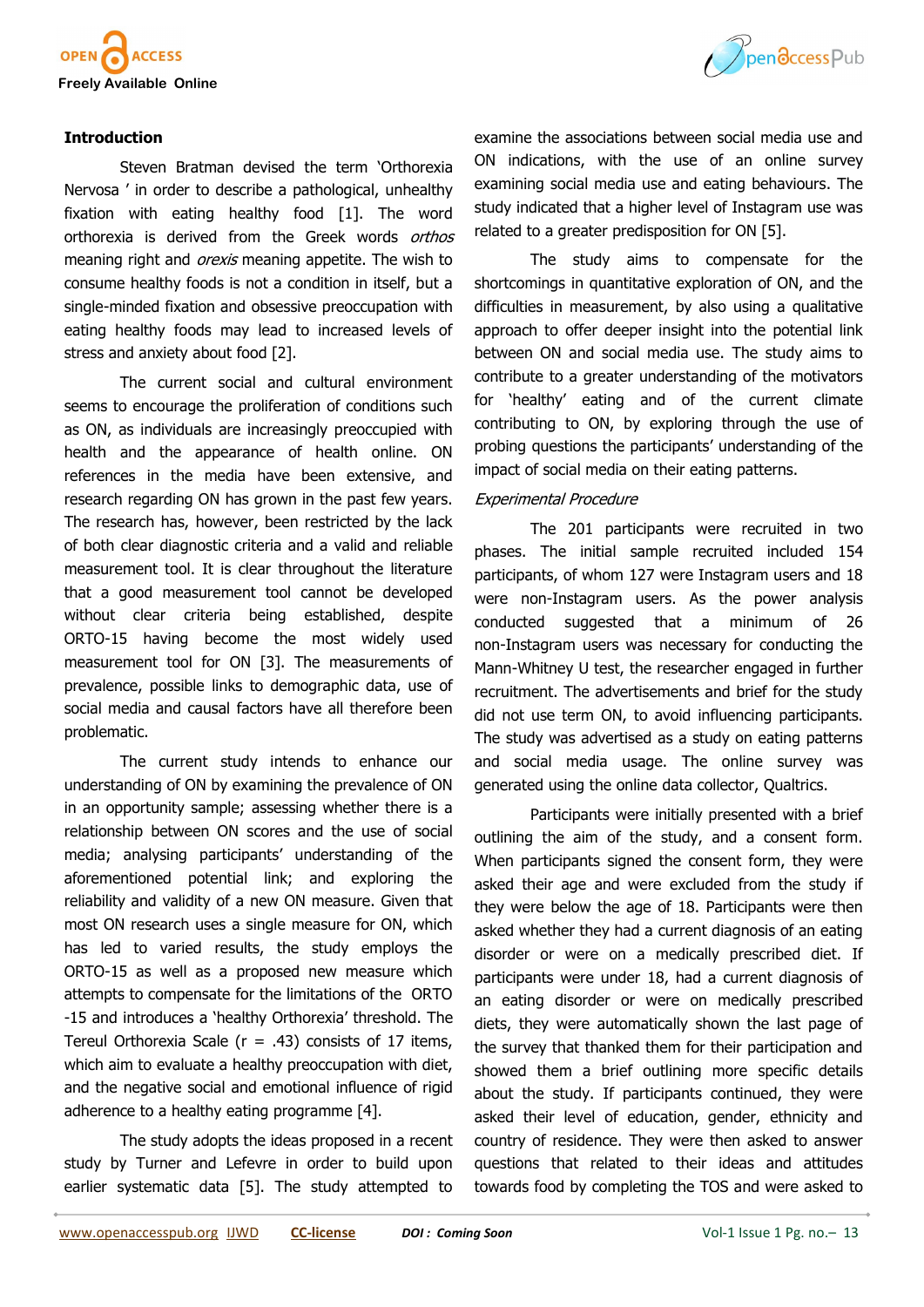



select the response that best described their eating patterns in the ORTO-15 [4] [6]. After completing the two ON scales, participants were asked which social media channels they used, how often they accessed them, how much time they spent on them and the type of content to which they were typically exposed. Following this, they were presented with the probing questions regarding their understanding of the potential link between their eating patterns and use of social media.

Once all questions were filled out and completed, participants were asked whether they would like to provide their email in order to enter a draw giving them the chance to win a £50 Amazon voucher. At the end of the survey, a brief appeared outlining more specific aims of the study, as well as the researcher's and research supervisor's contact details if participants had any further questions.

The data was analysed using the Statistical Package for Social Sciences (SPSS) Software. The factors available for analysis were demographic information: age, gender, ethnicity, country of residence and education level, ON scores from both measures: ORTO-15 and TOS and data on social media use: social media channels used, frequency of use, time spent and typical feed content [6] [4]. The majority of the data were generated and coded automatically by Qualtrics, allowing it to be downloaded directly into Excel and SPSS format. The questionnaires were coded in accordance with the appropriate scoring for each item.

#### **Materials and Methods**

The study used self-reporting online questionnaires to obtain the data. The questionnaires included a question regarding whether the participants had a current diagnosis of an eating disorder or were on a medically prescribed diet, in order to exclude them from the study. The questionnaire also involved questions regarding the participants' demographic groups; measures from the TOS the ORTO-15 the social media channels used; frequency of access to social media; time spent on social media and content of feed; as well as probing questions regarding the participants' understanding of the possible effect on their eating patterns of specific social media channels, frequency of access and exposure time to social media, and the content of their social media feeds [4] [6].

### **Demographics**

The questionnaire collected basic demographic information such as age, gender, level of education, ethnicity and country of residence. Personal demographic information collected was limited in order maintain participants' anonymity.

- Orthorexia Nervosa Measures
- Tereul Orthorexia Scale

The Tereul Orthorexia Scale ( $r = .43$ ) consists of 17 items, which aim to evaluate a healthy preoccupation with diet, and the negative social and emotional influences of rigidly following a 'healthy' eating plan [4]. This scale therefore attempts to measure orthorexia in two distinct dimensions: Healthy Orthorexia (HeOr) with nine items which includes questions such as 'I mainly eat foods that I consider to be healthy'; and Orthorexia Nervosa (OrNe) with eight items which involves questions such as 'Thoughts about healthy eating do not let me concentrate on other tasks'. Answers are given on a 4-point scale ranging from  $0 =$  Completely disagree to  $3$  = Completely agree.

### ORTO-15

The ORTO-15 is developed from the dichotomous measure established by Bratman and Knight and expands the original measure to include 15 items (Cronbach's alpha =  $0.78$ ) intended to measure symptoms of ON. Answers to every item are based on a 4-point Likert scale, representing 'always', 'often', 'sometimes', and 'never' [4] [2].

Answers that indicate ON symptoms are scored 1 on the scale whilst 4 indicates normal eating behaviours. A sum of the scores for each item is calculated to give the overall ORTO-15 score. Total scores of under 40 points meet the criteria for ON. Examples of ORTO-15 questions include, 'Do you allow yourself any eating transgressions?' and 'Do you think that on the market there is also unhealthy food?'

## Social Media Measure

The study emulated the questionnaire on social media used by Turner and Lefevre, which included questions regarding social media outlets such as Instagram, Facebook, Twitter, Pinterest, Google +, Tumblr and LinkedIn, but did not find any significant link between ON scores and use of social media channels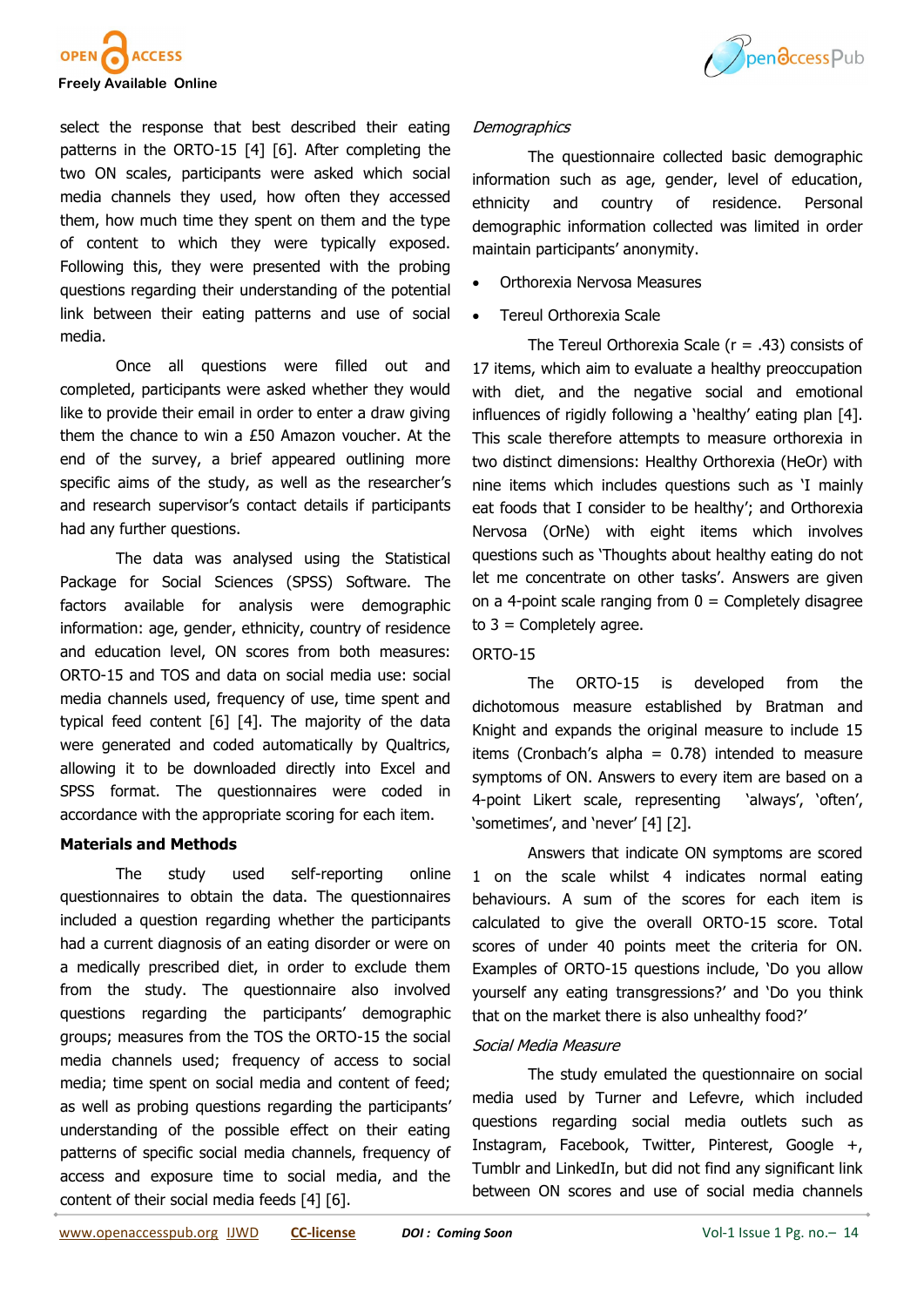



apart from Instagram [5]. Although the current study used the same questions, it included slightly different social media channels and gave the participants the option of 'no social media use'. The following questions, and possible answers, were included in the social media measure:

Which social media channels do you use? Instagram, Facebook, Twitter, Snapchat, LinkedIn, I don't use social media.

How often do you access (Instagram, Facebook, Twitter, Snapchat, LinkedIn)? Less than once per month, 1-3 times per month, once a week, 2-3 times per week, 4-5 times per week, once a day, several times per day, I don't access social media.

On a typical day where you access (Instagram, Facebook, Twitter, Snapchat, LinkedIn) how much time do you spend on it in total? Less than 15, 15-30, 31-60, 60+ mins, I don't access social media.

If you do use Instagram please rank the order in which the following content types typically appear on your feed, with the first being the one most frequently emerging. Friends (posing with other friends, at least two human faces in photo), food (recipes, cakes, drinks, etc.), gadget (electronic goods, tools, motorbikes, cars, etc.), captioned photo (pictures with embedded text, memes), pet, selfie (self-portraits where only one human face is present), fashion (shoes, makeup, personal belongings).

## Probing Questions

In order to gain insight into the participants' understanding of the possible links between social media use and eating patterns, participants were asked to respond to the following probing questions.

'Do you think social media affects your eating? If so, how? Please elaborate.' 'Do you think certain social media channels have a larger effect on your eating? If so, how? Please elaborate.' 'Do you think the content on your newsfeed or the content you upload has an effect on your eating? If so, how? Please elaborate.' 'Do you think the frequency and the time you spend on social media affects your eating? If so, how? Please elaborate.'

There was no word limit to the probing questions.

#### **Results**

The participants' age ranged from 20 to 70 (M=32.92, SD=9.624). 34% of the sample was male and 66% was female. Most participants had a Master's degree or equivalent, were White and came from Cyprus or the UK.

The Kruskal-Wallis H test showed that there was a statistically significant difference in ORTO-15 scores between age groups  $(H(3)=13.16, p=0.004)$ . The test suggested that Generation Z (M=39.75) and Millennials (M=38.75) were more likely to rate highly on ON scores using the ORTO-15 measure than Generation X (M=41.93) and Boomers (M=44.56).

The Mann-Whitney U Test revealed no significant differences in the HeOr scores of Males  $(M=20.73)$  and Females  $(M=22.04)$ ,  $U = 4123$ ,  $z = -1$ 1.57,  $p = 0.12$ . It also generated no significant differences in the OrNe scores of Males (M=12.49) and Females (M=13.58),  $U = 4096.50$ ,  $z = -1.64$ ,  $p = 0.10$ . The Mann-Whitney U test indicated that ORTO-15 scores were significantly greater for Males (M=39.06) than Females (M=38.24),  $U = 3668$ ,  $z = 2.11$ ,  $p = 0.03$ , suggesting a higher likelihood of ON in Females.

Out of 201 participants, 146 scored below the threshold value of 40 for ON on the ORTO-15 scale. This resulted in a 72.63% prevalence in the sample. There were no thresholds reported for the TOS (Barrada & Roncero, 2018), hence prevalence of HeOr and OrNe in the sample using this measure was not computed.

An internal consistency reliability analysis on the 201 responses resulted in Cronbach's alpha of 0.86 for all 17 items, Cronbach's alpha of 0.84 for the nine items identifying HeOr and Cronbach's alpha of 0.79 for the eight items measuring OrNe. The internal consistency for the ORTO-15 produced a Cronbach's alpha of 0.76. The Spearman's rho correlation coefficient indicated that there were significant correlations between HeOr, OrNe and ORTO-15. Findings showed a correlation between HeOr and the ORTO-15 rs=-0.28, p=0.00 and between OrNe and ORTO-15 rs=-0.55, p=0.00. The above findings denote that the TOS is therefore internally consistent, valid and reliable.

The Mann-Whitney U Test revealed a significant difference in the ORTO-15 scores of Instagram users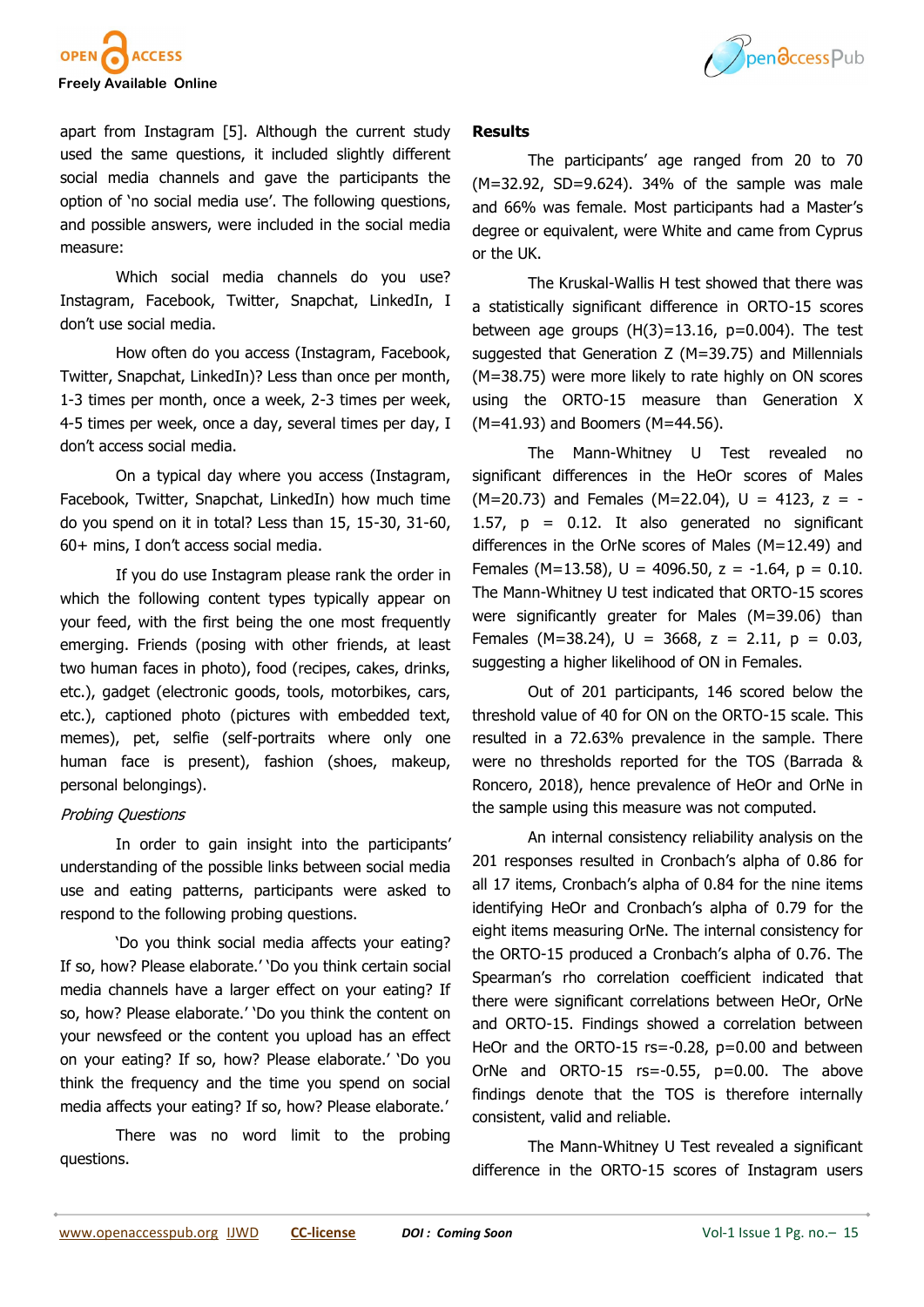



 $(M=38.77, n=146)$  and non-Instagram users  $(M=41.35,$ n=55),  $U = 3044$ ,  $z = -2.64$ ,  $p = 0.008$ . Hence there is evidence to suggest that Instagram users are more likely to score higher on ON symptoms on the ORTO-15 than non-Instagram users.

In order to examine the participants' understanding of the potential link between ON and social media use, the probing questions were analysed using thematic analysis and the six-phase model outlined by Braun & Clarke [7]. Three main themes and nine subthemes developed from the analysis. The first main theme is 'The Need to Belong (Inclusivity/ Exclusivity)', which tried to encompass the psychological and basic human need to belong, and feel accepted within a social group [8]. The theme also attempts to incorporate the contrast in feelings that being a part of something, being included, can generate and the feelings that can manifest when individuals feel excluded, all of which seem to be illustrated on social media.

The first main theme of 'The Need to Belong (Inclusivity/Exclusivity)' consists of the sub-themes 'Stimulation To Do Something', which describes the use of social media for motivation or inspiration to try something new; 'Constant Comparisons', which encompasses the continuous access to social media and hence a perpetual exposure to appearance-related comparisons online; and 'Meeting Expectations' which relates to the feelings of pressure to adhere to an explicit set of regulations in order to belong.

The second main theme is 'Health as Art', which attempts to encompass the notion that being healthy is projected in a certain way online, and comprises the subthemes 'What Healthy Bodies Should Look Like' which describes the beliefs presented on social media regarding what a healthy body looks like visually as well as what a healthy body should be consuming (eating) and doing (exercising); 'Cult of Social Media' which encompasses the echo chamber effects of social media use, and how businesses and individuals advertise themselves and their beliefs online; and 'Illusory Ideal' which relates to the artistry that goes into the alluring, edited images of food, bodies and health to which participants are exposed on Instagram.

The third main theme is 'Craving', which

attempts to cover both the literal cravings for food that participants reported and a metaphorical longing, and includes the sub-themes 'Procrastination', which entails using social media to avoid doing specific tasks; 'Escape', which involves the use of social media to break free of the real world and engross oneself in the online domain; and 'Food Porn', which involves the glamourised visual presentation of food.

#### **Discussion**

The following includes direct quotations from the online responses received, some of which included grammatical errors.

The first main theme attempts to include both how belonging can contribute to improved wellbeing and how being excluded can generate negative emotions. Whilst many responses shared the positive effects of social media, and how it had been helpful for them to gain new information and ideas with regard to their eating and health, there were also responses indicating negative effects when participants were unable to meet the expectations raised or to emulate what others appeared to be doing online. The following response outlines an effect of social media use on a participant's eating, and how seeing others engage in exercise and healthy eating inspires them but leaves them feeling low when they cannot do the same: 'Yes it does affect my eating. Seeing other people exercise and eating healthy motivates me to do so, however due to the lifestyle and busy schedule I have, I can't keep up with being healthy which then results in me feeling guilty, stressed and depressed.'

The second main theme of 'Health as Art' attempted to encompass the notion that healthy appears in a certain way online, as participants elaborated on how health has a specific appearance, either to make it look appealing to the consumer, like an advertisement, or to adhere to the societal norms of what healthy and attractive food or bodies look like, with an emphasis on food being 'Instagrammable'. The following response offers evidence of this as it proposes that Instagram has a greater effect on their eating patterns, encouraging them to view content by strangers whom they are more likely to admire rather than that of their friends: 'Instagram is definitely the biggest one as a large proportion of people I follow on their I am not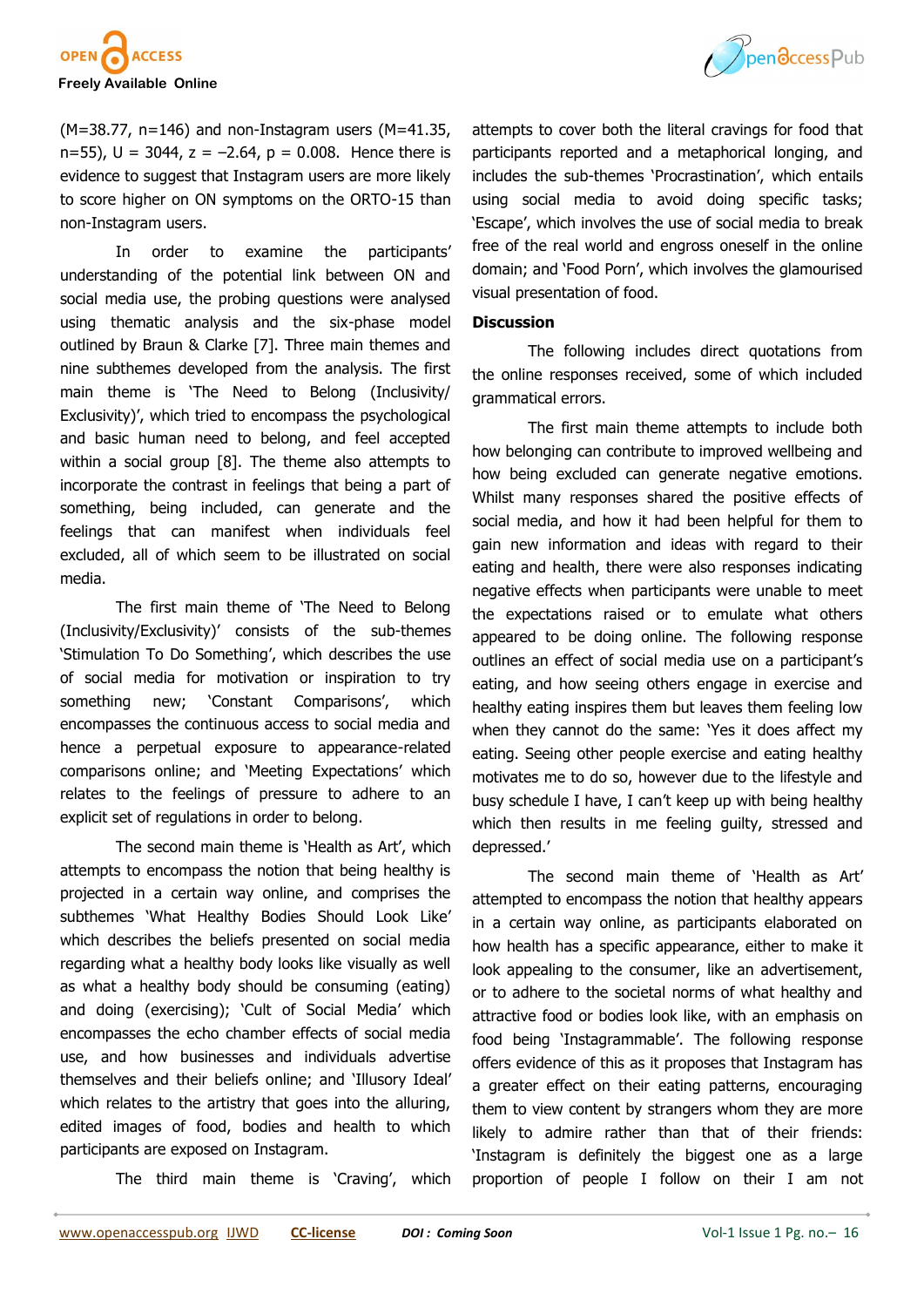

personally connected to. They are more figures to "idolise" or attempt to emulate as to gain a physique like theirs etc. Facebook on the other hand is basically following your friends who are far less likely to "inspire" or "motivate".'

Another participant alludes to the counterfeit content they encounter on specific social media channels, and how it adheres to the thin and athletic ideals that have been related to healthism: 'Social media, such as Instagram & Facebook, that provoke the users to upload photographs of daily activities, such as eating, can sometimes be used to fool others of a false & unhealthy diet but being able to remain skinny & fit.' Further references to 'Unrealistic body images' and 'Seeing people with abs as being normal' were included in the responses by participants who show an awareness of deceptive online content, but not necessarily an immunity to the effects of exposure to such content.

Finally the third main theme of 'Craving' included both the literal cravings for food that participants reported and a metaphorical longing. Individuals seem to be constantly bombarded with images of food on social media as well as traditional media. Cravings for food can therefore be triggered by these food cues in the environment. Numerous responses offered evidence to support the effect of food cues on social media, by explaining that looking at images of food and videos of food being made or eaten created cravings for that specific food which could be healthy or unhealthy. The actual cravings that participants reported were evident in extracts like the following one, in which the participant reports that social media affects their eating patterns solely when they are exposed to what they deem as desirable food: 'The only way that it does affect my eating is if I see a picture of some yummy food (a bowl of pasta for example), I then have a craving for that!' Another participant added that being exposed to food imagery could lead to them thinking about that specific food throughout the day, and sometimes acting on their cravings: 'Yes, if I see doughnuts on my newsfeed I think of them all day. Sometimes I go and buy some, but not always.'

Previous findings regarding the link between age and ON have been inconclusive, with the majority of studies reporting either a link between ON and younger age, or no relation between the two. More research was needed to understand the link between age and ON, and specifically research employing older adults, as previous research was predominantly focussed on participants between the ages of 20 and 30. The current study benefitted from a wide range age range, between 20 and 70. However the majority of participants were Millennials, aged between 24 and 38. Findings regarding age and its link to ON scores suggested that younger participants, specifically those in Generation Z and Millennials, were more likely to display orthorexic traits than older participants from Generation X and Boomers. Responses to the probing questions also suggested that age might be a protective factor in the effects of social media on eating behaviours, which seems to support the quantitative findings. Participants mentioned an increased sense of self as a protective factor, suggesting that this may develop with age.

Findings suggested a higher likelihood of ON in females. The average scores for both genders were below 40 on the ORTO-15 scale, and therefore lay within the orthorexic range, which may be an indication of the high prevalence found in the study. The variance of ON scores was greater for males than females, suggesting that the male participants in the study had a wider range of ON scores than the females. This could imply that some males are very concerned about healthy eating whereas others have a minimal interest.

Although the prevalence of HeOr and OrNe in the sample was not computed due to the absence of cut -off points, it was apparent that participants' scores in both categories were relatively high, which matched the 72.63% prevalence found with the ORTO-15 measure. Barrada & Roncero outline a possible range of scores for HeOr (0, 27) and add that the mean score for HeOr in their study was quite low at M=12.52 [4]. Their participants also tested quite low for OrNe, with M=3.57 and the possible range is (0, 24). In the current study the average HeOr was M=21.59 which was significantly more than that in the TOS study [4]. This may suggest that the sample had what has been deemed as a healthy preoccupation with healthy eating without the adverse effects of ON. The OrNe in the current study was M=13.21 which again was much higher than the average of OrNe in the TOS study [4].

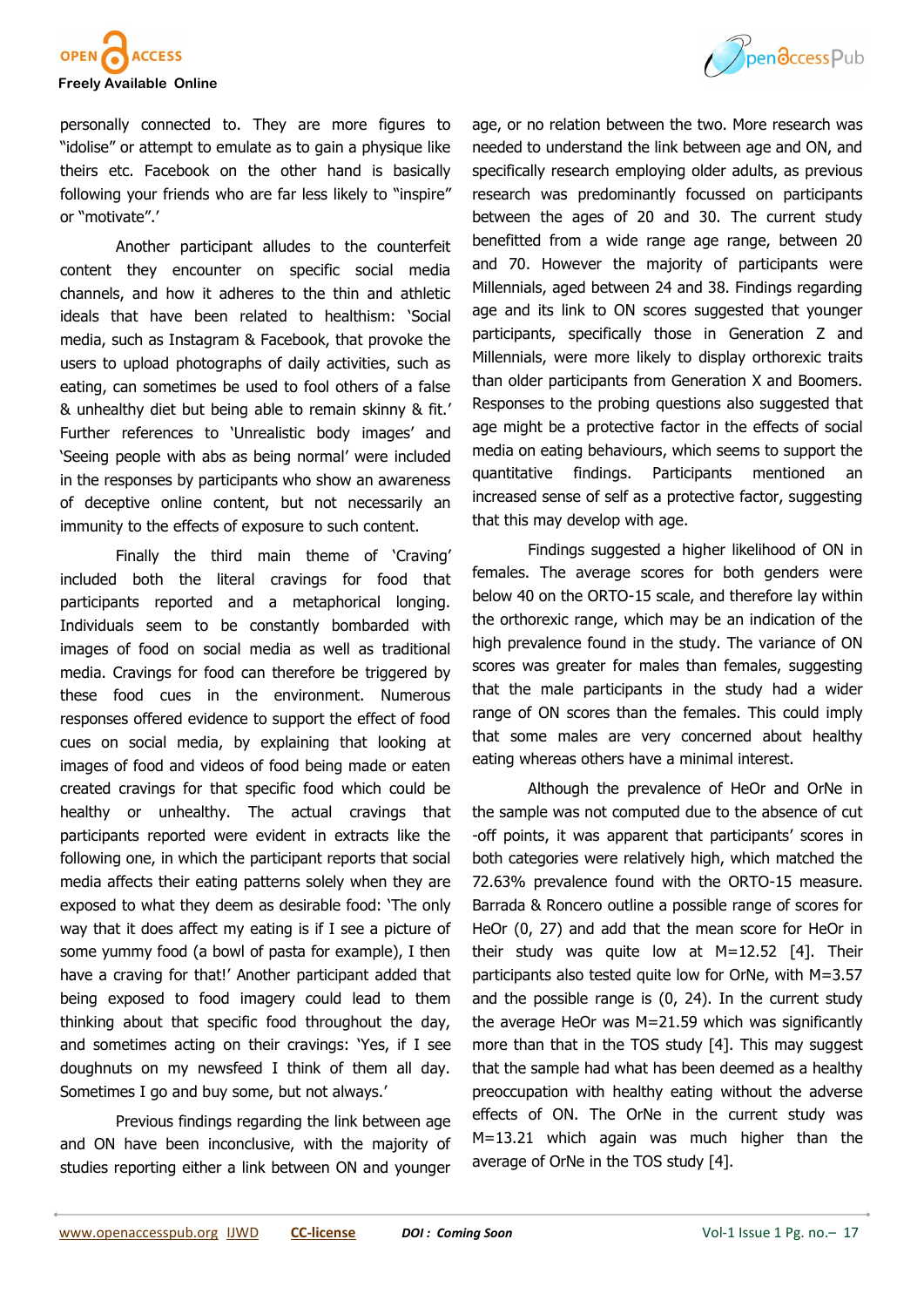



The high prevalence in the current study may be due to various factors. The sample was predominantly made up of Millennials (78.2%), who according to the current study seem to be more prone to ON than other age groups. More than half the sample was made up of females, 66%, who according to findings are again more likely to display orthorexic traits than males. The prevalence may have also been affected by the recruitment method or by response bias, as individuals who agreed to take part in the study may have done so because of an interest in healthy eating.

Other studies recognize that in the current environment ON behaviours can often be seen as socially acceptable and even commendable [9] [10]. Healthy lifestyle choices are currently praised and therefore it may be difficult for both the measures to distinguish between following a currently fashionable diet and pathological eating patterns. The high average of HeOr in the sample may suggest the former, but the high ORTO-15 prevalence and high OrNe scores suggest the latter. Brytek-Matera et al. explain that the appeal of healthy eating practices could generate an overestimation of ON behaviours in self-reporting measures, which could further explain the high prevalence in the current study [9].

The argument that ORTO-15 over-pathologises what could be deemed normative eating behaviour and detects individuals who are simply on diets does not explain the high scores generated for HeOr and OrNe [11] [12]. The TOS scale was developed in order to quantify both non-clinical healthy eating and pathological eating behaviours. Hence, if the sample were saturated with individuals on healthy diets who did not experience any of the detrimental effects of dieting, we would have expected high HeOr scores and low OrNe. Even so, the high prevalence found in the current sample raises the question whether ON could truly be deemed as pathological if it is highly present in a nonclinical population.

The findings from the reliability analysis suggested that the TOS measure has high internal consistency and seems to measure what it is supposed to do. Nevertheless, statistically significant differences between the ON scores of different demographics and between Instagram users and non-Instagram users were only apparent when using the ORTO-15 and not when

using the TOS scale. This may be explained by the greater variance in ORTO-15 scores as the questions posed on the measure may have generated more polarised responses than the TOS. This may have been due to the different format of the ORTO-15 and TOS questions.

The high prevalence in the sample could also be explained by the large proportion of social media users, and specifically users of Instagram (29.67%), in the sample, with only 3.46% of the sample not using any social media platform. The content depicted on social media, and described in the probing questions, seems to have a direct effect on participants' view of themselves, their concern with health, their body image and food intake. Participants reported an abundance of healthpromoting content online which encouraged them to eat healthy foods and to exercise in order to adhere to the socio-cultural ideals of health promoted online. Quantitative findings confirmed a link between social media and eating patterns, suggesting that individuals who accessed social media more frequently were more likely to describe their interest in healthy food as an important part of themselves and the way they understand the world.

Further results offered evidence to support Turner and Lefevre's findings of a link between Instagram use and ON, as Instagram users in the sample were more likely be within the orthorexic range than non-Instagram users [5]. This was further supported in the qualitative segment, as participants described this specific platform as having a greater influence due to its visual format.

Most studies examining the effect of social media on eating patterns have related adverse eating behaviours to online appearance-based comparisons and body image issues. These were noticeable in the current study as participants described idealised images of unrealistic body types adhering to the slim and toned physique that denotes healthism [13]. The high prevalence of ON in the sample and the responses of participants who report appearance-based comparisons suggest that weight and shape concerns may in fact be a factor in ON. Whilst Bratman previously highlighted the lack of weight and shape concerns in ON, the latest proposed diagnostic criteria take body image into consideration [14].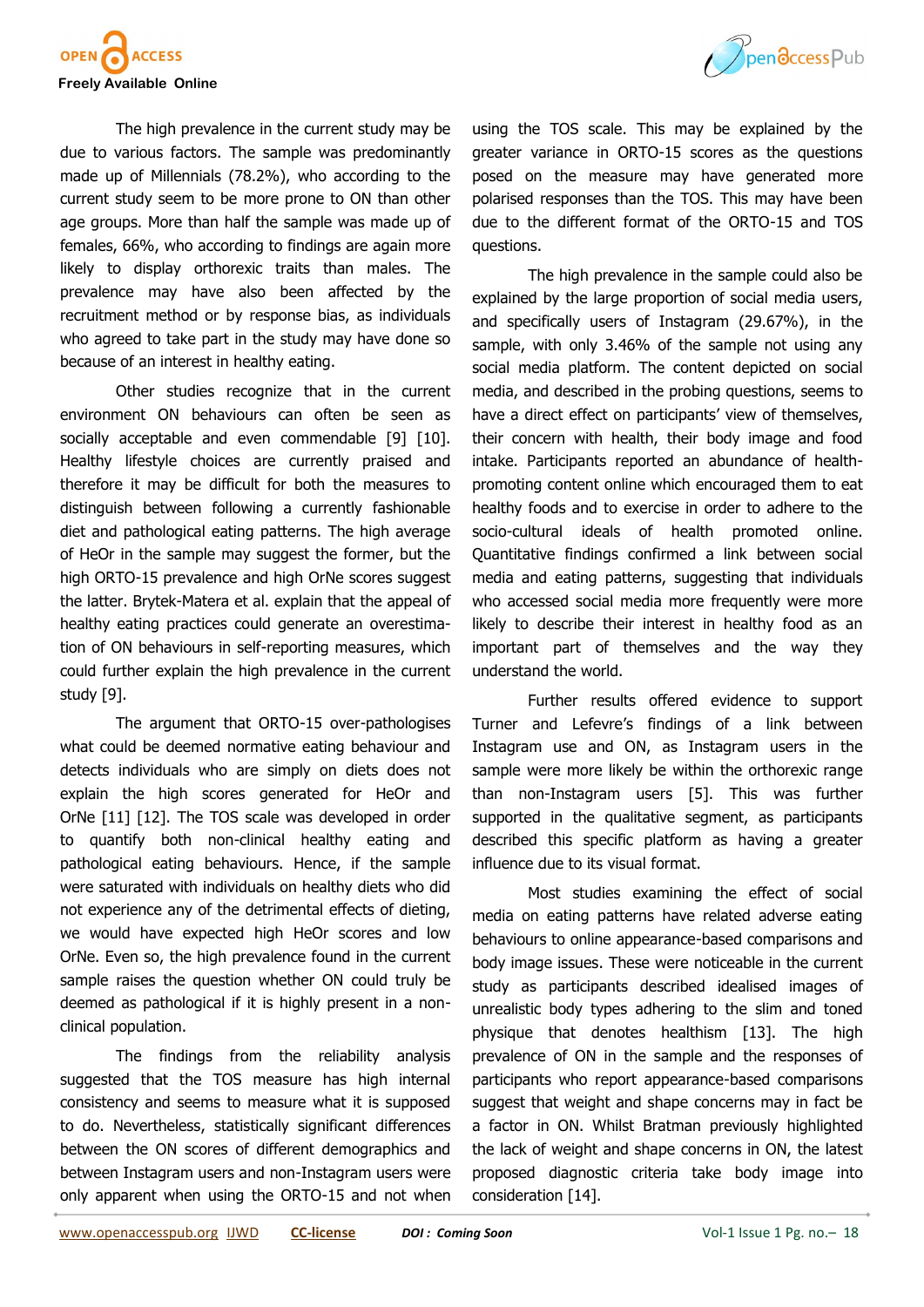

Although many participants referred to idealised images of unrealistic bodies and constant image-based comparisons, this was not the only type of content that affected their eating patterns. Preoccupation with food has been related to eating disorders and ON and the rise of social media use and mobile access has contributed to increased exposure to images of food, recipes and cooking channels [1]. The online popularity of food is clear, as the hashtag '#food' is one of the 25 most popular hashtags on Instagram and was the second most popular content type on participants' feeds. Studies have indicated that social media could be used to influence actual food selection and participants reported cravings for specific foods when being exposed to this content online [15]. Participants added that they were likely to act upon these cravings, but described these behaviours, especially when the cravings were for what they deemed as unhealthy foods, as negative and guilt-inducing.

Findings also suggest that individuals adhering to strict and restrictive diets in pursuit of health may be more prone to expose themselves to this content, as is evident in other eating disorders. Acting upon the cravings induced by food-related online content could lead to negative emotions. This interpretation of cravings and the outcomes of acting upon them could suggest that ON is similar to other eating disorders, and supports the transdiagnostic nature of eating disorders. It could be suggested that the combination of unrealistic body images and the glamourisation of food on social media, specifically Instagram, generates an environment that promotes detrimental food thoughts and behaviours outlined in new ON criteria.

### **Conclusion**

The study profited from a diverse sample population in regard to the age, gender, level of education and country of residence of participants; this was not present in prior research, as most previous studies regarding ON were limited to specific age groups, professions or student groups and cultures. One of the study's strengths was the large sample size, which was a result of the online survey employed. An online survey questionnaire was considered as the most effective method, given the study's methodology and epistemological positioning as well as its time and cost restraints.



However, online surveys are not without their shortcomings. As the setting of this method is uncontrolled, participants are able to complete the measure wherever they wish. Participants may have been able to complete the questionnaire without any interruptions or distractions, or may have filled it out whilst preoccupied with other tasks.

Self-selection bias in opportunity samples is also unavoidable, as participants who are interested in the topic of healthy eating or social media use were more likely to take part in the study. This may have resulted in a sample that was more concerned about healthy eating than the average population, and could explain the high prevalence of ON in the sample.

Participants may have not completed the whole questionnaire as it may have taken them longer to complete than expected, they may have been interrupted or they may not have felt comfortable answering certain questions. In the current study, the TOS measure was presented first, followed by the ORTO -15 scale, followed by a social media use measure and finally the probing questions. Participants had to complete two measures on quite similar content. This repetition may have been off-putting to participants and may have further contributed to order effects. Future studies could control for potential order effect by randomising the order of the measures for each participant.

Responses regarding the probing questions were of particular concern, as many of the themes were related to the thoughts, emotions and behaviours outlined in the ON measures. It is uncertain whether the questions provided theoretical support for the measures or were simply a result of recency and priming effects. The study could possibly have benefitted from fewer probing questions, which may have encouraged participants to elaborate on just one aspect of the link between eating patterns and social media use.

The findings from the current study regarding the link between age and ON suggest that younger participants are more prone to ON than older participants. Further studies could attempt to assess whether these findings reflected an existing inclination for healthy eating amongst younger individuals who tend to be more susceptible to online trends.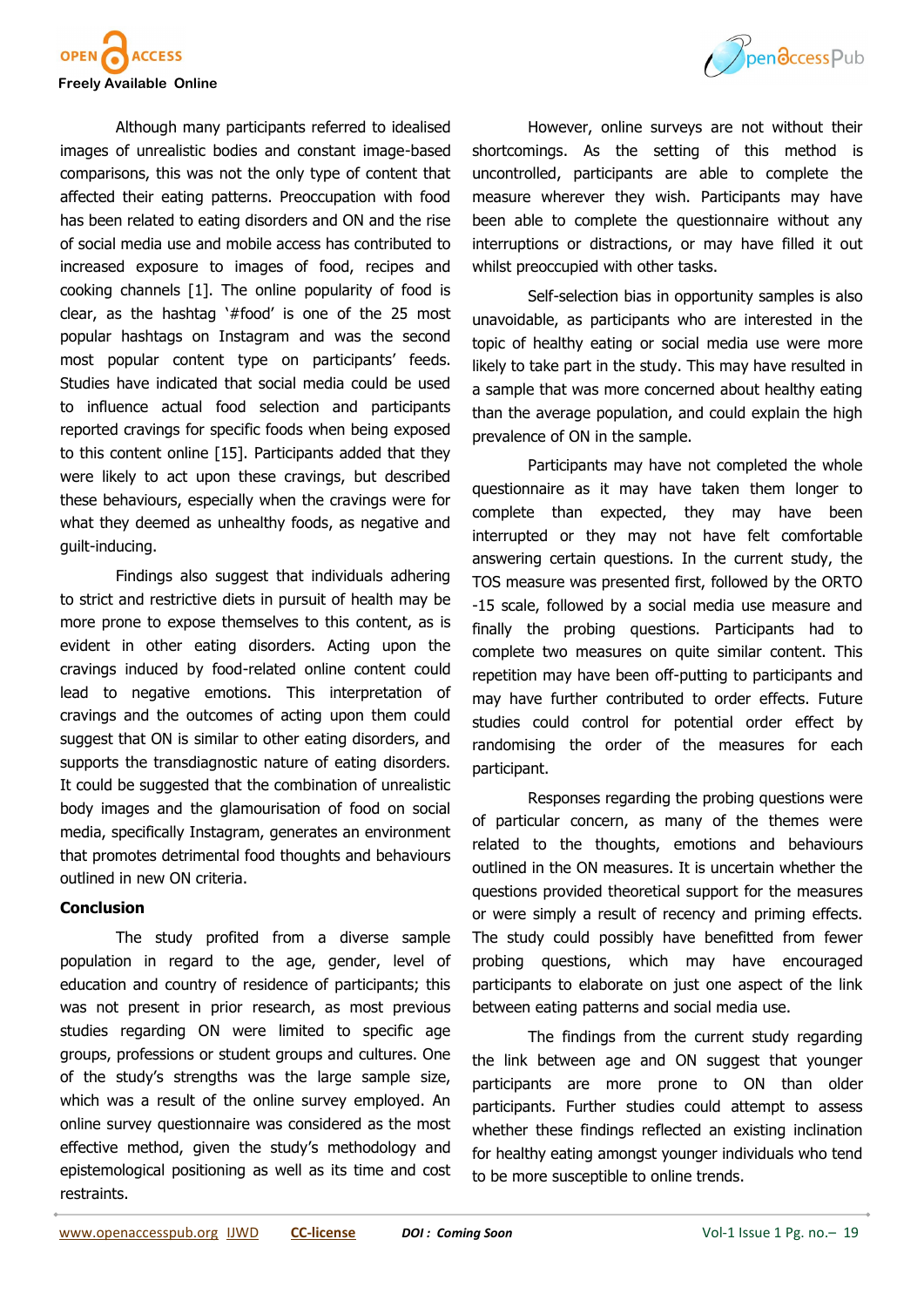



The notion that the ORTO-15 detects and over-pathologises individuals who are on diets is refuted by the high HeOr and OrNe scores in the sample [12]. Further studies could employ both measures, in order to successfully distinguish between the proportion of individuals pathologised as ON sufferers by ORTO-15 and individuals who are simply concerned with healthy eating without the detrimental effects of ON. Although results indicated that the TOS is a valid and reliable measure, it needs to be used in more studies in order further to quantify its ability to generate repeatable and consistent outcomes in different samples. Despite the current study's attempts to make up for the shortcomings of the lack of official diagnostic criteria and an official ON measure by utilising two measures and qualitative analysis, ON research and the current study have been limited due to this.

Furthermore, previous studies and the responses from participants in the current study all seemed to agree with the increased influence of the visual format of Instagram. Further work could explore possible effects of varying Instagram content, in order to provide further insight into whether images, videos, IGTV or live feeds are more influential. Finally, the findings regarding food content and cravings suggest that there is an abundance of food cues online that appear to affect individuals' real-life food choices. The combination of unrealistic body images and the online glamourisation of food may be contributing to an environment that promotes detrimental food thoughts and behaviours. Studies examining the variety of content online, not solely focussed on fitspiration or the effect on body image, may be beneficial to gain a deeper understanding of social media's contribution to ON.

## **References**

- 1. Bratman, S., (1997). Orthorexia Nervosa. Yoga Journal: 42–50. Retrieved from http:// www.orthorexia.com/original-orthorexia-essay/.
- 2. Bratman, S., Knight, D., (2000). Health food junkies. New York, NY: Broadway Books.
- 3. Donini, L., Marsili, D., Graziani, M., Imbriale, M., & Cannella, C. (2004). Orthorexia Nervosa: a preliminary study with a proposal for diagnosis and an attempt to measure the dimension of the

phenomenon. Eating and Weight Disorders ST 9:151 –157. doi:10.1007/bf03325060.

- 4. Barrada, J. R., & Roncero, M. (2018). Bidimensional structure of the orthorexia: Development and initial validation of a new instrument. Anales de Psicología, 34(2), 283-291. [http://dx.doi.org/10.6018/](http://dx.doi.org/10.6018/analesps.34.2.299671) [analesps.34.2.299671.](http://dx.doi.org/10.6018/analesps.34.2.299671)
- 5. Turner, P. G., & Lefevre, C. E. (2017). Instagram use is linked to increased symptoms of orthorexia nervosa. Eating and Weight Disorders, 22(2), 277–284. doi:10.1007/s40519-017-0364-2.
- 6. Donini, L., Marsili, D., Graziani, M., Imbriale, M., & Cannella, C., (2005) Orthorexia Nervosa: Validation of a diagnosis questionnaire. Eating and Weight Disorders—Studies on Anorexia, Bulimia and Obesity, 10 (2), pp. e28–e32.
- 7. Braun, V. & Clarke, V. (2006). Using thematic analysis in psychology. Qualitative research in psychology.3. 77-101. 10.1191/1478088706qp063oa.
- 8. Baumeister, R.F. & Leary, M.R. (1995). The need to belong: Desire for interpersonal attachments as a fundamental human motivation. Psychological Bulletin, 117(3), 497–529.
- 9. Brytek-Matera, A., Donini, L.M., Krupa, M., Poggiogalle, E., Hay, P. (2015). Orthorexia Nervosa and self-attitudinal aspects of body image in female and male university students. Journal of Eating Disorders. 3(2):1–8. doi:10.1186/s40337-015-0038- 2.
- 10. Segura-Garcia, C., Ramacciotti, C., Rania, M., Aloi, M., Caroleo, M., Bruni, A., … De Fazio, P. (2015). The prevalence of Orthorexia Nervosa among eating disorder patients after treatment. Eating and Weight Disorders. 20:161–166. doi:10.1007/s40519-014- 0171-y.
- 11. Missbach, B., Dunn, T. M., Koenig, J. S. (2016). We need new tools to assess Orthorexia Nervosa. A commentary on "Prevalence of Orthorexia Nervosa among college students based on Bratman's Test and associated tendencies". Appetite, 108, pp. 521–524.
- 12. Roncero, M., Barrada, J. R., & Perpiñá, C. (2017). Measuring orthorexia nervosa: Psychometric limitations of the ORTO-15. The Spanish Journal of